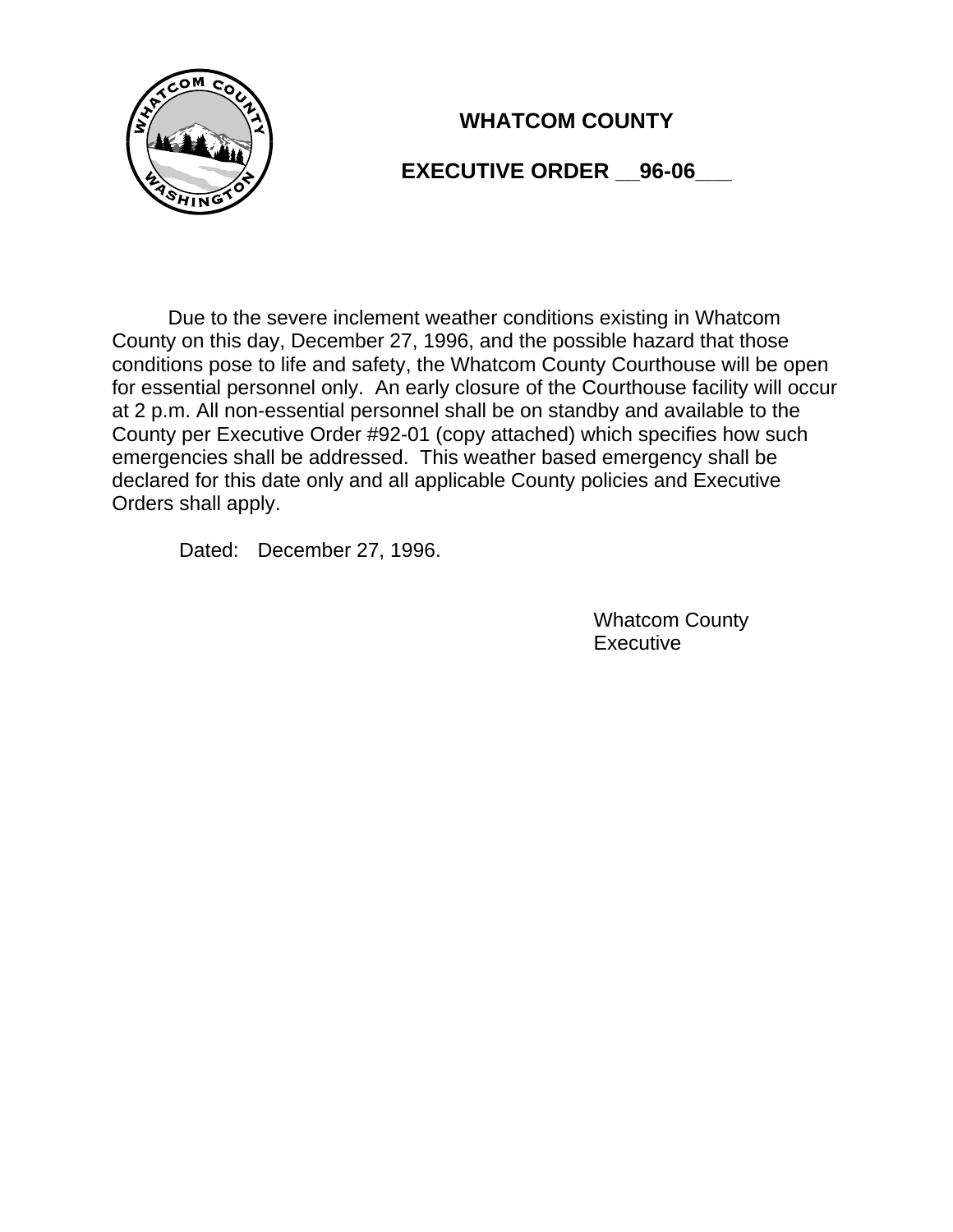### **EXECUTWE ORDER 92-01**

#### **Establishing Procedures for Emergency Closure of County Buildings and Facilities**

**WHEREAS,** Chapter 2.54 of the Whatcom County Code requires certain hours of operation for County offices; and,

**WHEREAS,** inclement weather conditions, loss of power or other emergency situations may from time to time necessitate the closure of the courthouse or other operational facility; and,

**WHEREAS,** identification of essential personnel and establishment of procedures for closure of facilities is critical in such emergencies;

#### **NOW, THEREFORE, BY VIRTUE OF THE POWER VESTED IN ME BY THE HOME RULE CHARTER FOR WHATCOM COUNTY, IT IS HEREBY ORDERED EFFECTIVE IMMEDIATELY, AS FOLLOWS:**

**1.** All Whatcom County departments and offices shall designate positions that are considered "essential." An "essential" employee is defined as one who by virtue of his/her responsibilities must be on premises at the normal work place during normal work hours, even when an emergency closure of a County facility is declared. The Executive, a department manager or his/her designee may designate "essential" employee positions.

- 2. The employees filling the "essential" positions shall be informed what their responsibilities will be during an emergency closure of the work facility. A listing of these "essential positions" shall be filed with the Personnel Department and the Executive Office each November of each year.
- 3. The Executive or designee, as determined by the "Chain of Command" may declare an

emergency closure of a county facility for extreme weather conditions, natural or manmade disasters or other event where the work facility must be closed.

- 4. The "Chain of Command" to declare such an emergency closure shall be as follows:
	- A. County Executive
	- B. Public- Works Director
	- C. County Sheriff

If the County Executive is out of town or otherwise unavailable to make such an emergency closure declaration, the County Public Works Director may do so. If the Public Works Director is also out of town or otherwise unavailable, the County Sheriff may make such a declaration.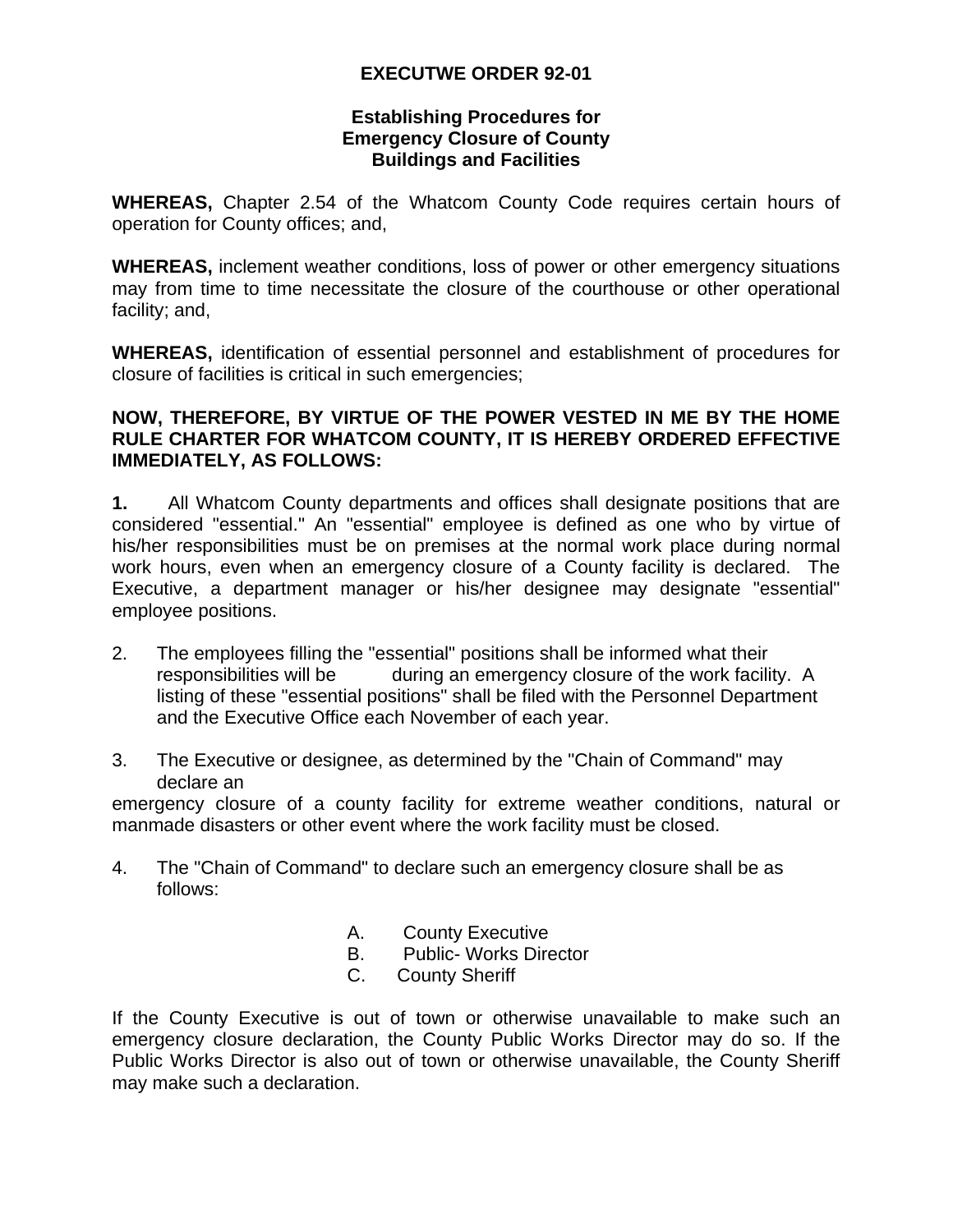5. When and if an emergency closure is declared by the Executive or designee, notification shall be made to each department head, if possible. Notification shall also be made through the broadcast media, including KGMI (790 AM) and KISM (92.9 FM). The Emergency Broadcast System and/or the Sheriff s Division of Emergency Management may also be used when appropriate to announce the declaration of emergency closure.

6. Each department head shall establish procedures to notify the respective employees of an emergency closure of their work facility.

7. Employees in positions not considered "essential" shall be on standby during the hours normally scheduled for work. These employees shall be required to remain at their normal places of residence to await duty calls. The normal place of residence is the location where they can be reached by use of the standby telephone number on file with their department. Standby employees will have access to a radio- and- listen to designated stations if telephone contact with other departmental personnel is impossible.

8. When and if an individual County work facility is rendered uninhabitable for any reason, the Executive or designee shall declare an emergency closure for that facility only.

9. Compensation during emergencies:

a. Employees who are normally scheduled to work and are considered "essential" during an emergency shall receive their normal rate of pay.

b. Employees who are normally scheduled to work but are informed that they are

to be on standby during an emergency shall receive their normal rate of pay.

c. Employees who are normally scheduled to work and are essential during an

emergency, but who are unable to be at the workplace as a result of the conditions that caused the emergency, shall elect in sequential order to have time charged to compensatory time off, vacation, sick leave or leave without pay.

d. Employees who are on standby but cannot be reached at the standby telephone number on file in their department or who are unable to be at the workplace when their presence is requested due to reasons other than the emergency conditions shall elect in sequential order to have time charged to compensatory time off, vacation, sick leave or leave without pay.

c. Employees who are scheduled prior to the declaration of an emergency, to take a vacation day, special leave day, sick leave day, holiday or scheduled day- off on a day when an emergency is declared, shall have time off charged to the leave allotment as originally scheduled. The Executive retains the right to